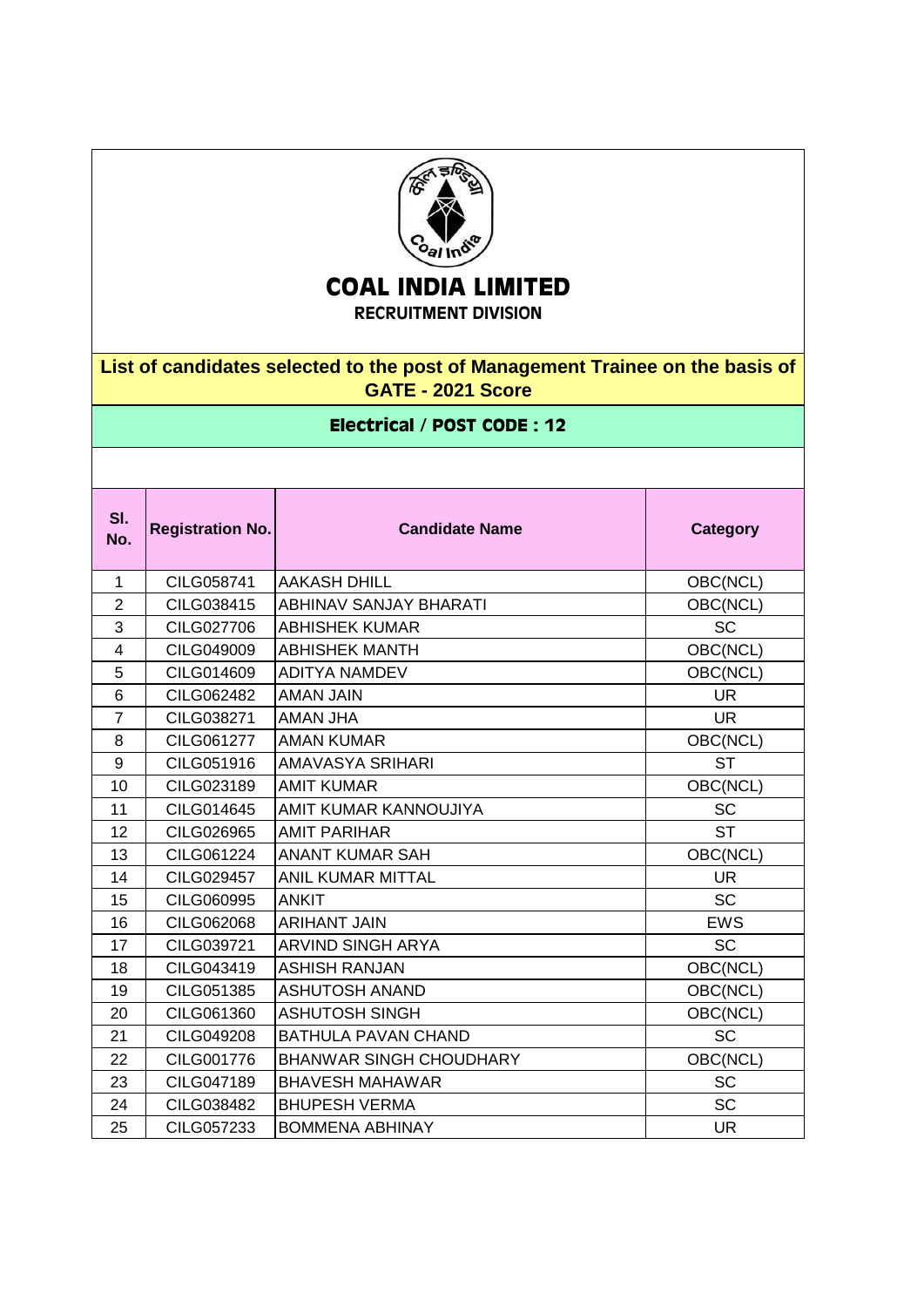| SI.<br>No. | <b>Registration No.</b> | <b>Candidate Name</b>            | <b>Category</b> |
|------------|-------------------------|----------------------------------|-----------------|
| 26         | CILG051384              | <b>CHANDAN KUMAR</b>             | <b>UR</b>       |
| 27         | CILG057140              | <b>CHANDAN KUMAR</b>             | <b>SC</b>       |
| 28         | CILG031123              | <b>CHAVANTAKUR PALLAVI</b>       | <b>EWS</b>      |
| 29         | CILG043336              | CHENNAMSETTI VARA PRASAD         | <b>EWS</b>      |
| 30         | CILG012633              | <b>CHOTU SINGH RATHORE</b>       | <b>UR</b>       |
| 31         | CILG012120              | DEEPAK KUMAR MEENA               | <b>ST</b>       |
| 32         | CILG037762              | <b>DEEPAK SHARMA</b>             | <b>UR</b>       |
| 33         | CILG060632              | <b>DEEPESH</b>                   | <b>UR</b>       |
| 34         | CILG002512              | <b>DESHRAJ MEENA</b>             | <b>ST</b>       |
| 35         | CILG011859              | <b>DHRUV KAWAT</b>               | <b>ST</b>       |
| 36         | CILG054320              | <b>DIPENDU MONDAL</b>            | <b>SC</b>       |
| 37         | CILG041548              | <b>DIVAKAR CHAUDHARY</b>         | <b>UR</b>       |
| 38         | CILG054351              | <b>DIVIYA</b>                    | OBC(NCL)        |
| 39         | CILG029232              | <b>GANNA SAI KRISHNA</b>         | OBC(NCL)        |
| 40         | CILG052092              | <b>GAURAV KUMAR AGRWAL</b>       | <b>EWS</b>      |
| 41         | CILG052136              | <b>HAMVIR DEV</b>                | <b>UR</b>       |
| 42         | CILG056200              | <b>HARSH DHAKAD</b>              | OBC(NCL)        |
| 43         | CILG002187              | <b>HARSH DIWAKAR</b>             | <b>SC</b>       |
| 44         | CILG038583              | <b>HARSHIL RATHORE</b>           | OBC(NCL)        |
| 45         | CILG000366              | <b>HARSHIT GUPTA</b>             | <b>EWS</b>      |
| 46         | CILG059402              | <b>JAYANT KUMAR</b>              | OBC(NCL)        |
| 47         | CILG021979              | <b>JYOTI MEENA</b>               | <b>ST</b>       |
| 48         | CILG003002              | KANCHAN KUMAR RAJAK              | <b>SC</b>       |
| 49         | CILG055711              | KAUSHIKKUMAR HARESHBHAI KUKADIYA | <b>EWS</b>      |
| 50         | CILG039466              | KHUNTI JAYMAL HARDASH            | OBC(NCL)        |
| 51         | CILG039713              | KISHAN KANHAIYA LAL              | SC              |
| 52         | CILG036701              | KORLAM SEKHAR BABU               | OBC(NCL)        |
| 53         | CILG059355              | <b>KRISHNA MEERENDRA</b>         | <b>UR</b>       |
| 54         | CILG051117              | <b>LALIT UJJWAL</b>              | OBC(NCL)        |
| 55         | CILG062059              | <b>LOKESH GARG</b>               | EWS             |
| 56         | CILG022690              | MANJUL KUMAR MESHRAM             | SC              |
| 57         | CILG026452              | <b>MAYANK KASHYAP</b>            | <b>EWS</b>      |
| 58         | CILG049808              | <b>MD NAZISH KAMRAN</b>          | <b>UR</b>       |
| 59         | CILG032609              | <b>MOHIT</b>                     | <b>UR</b>       |
| 60         | CILG028723              | <b>MOHIT KUMAR</b>               | OBC(NCL)        |
| 61         | CILG026032              | <b>MONA KUMARI</b>               | OBC(NCL)        |
| 62         | CILG057375              | MUDIGONDA VENUGOPAL              | OBC(NCL)        |
| 63         | CILG000043              | MURIKINATI VENKATESWAR REDDY     | <b>EWS</b>      |
| 64         | CILG038320              | <b>NANDAN KUMAR</b>              | <b>ST</b>       |
| 65         | CILG001314              | <b>NAVEEN SAINI</b>              | OBC(NCL)        |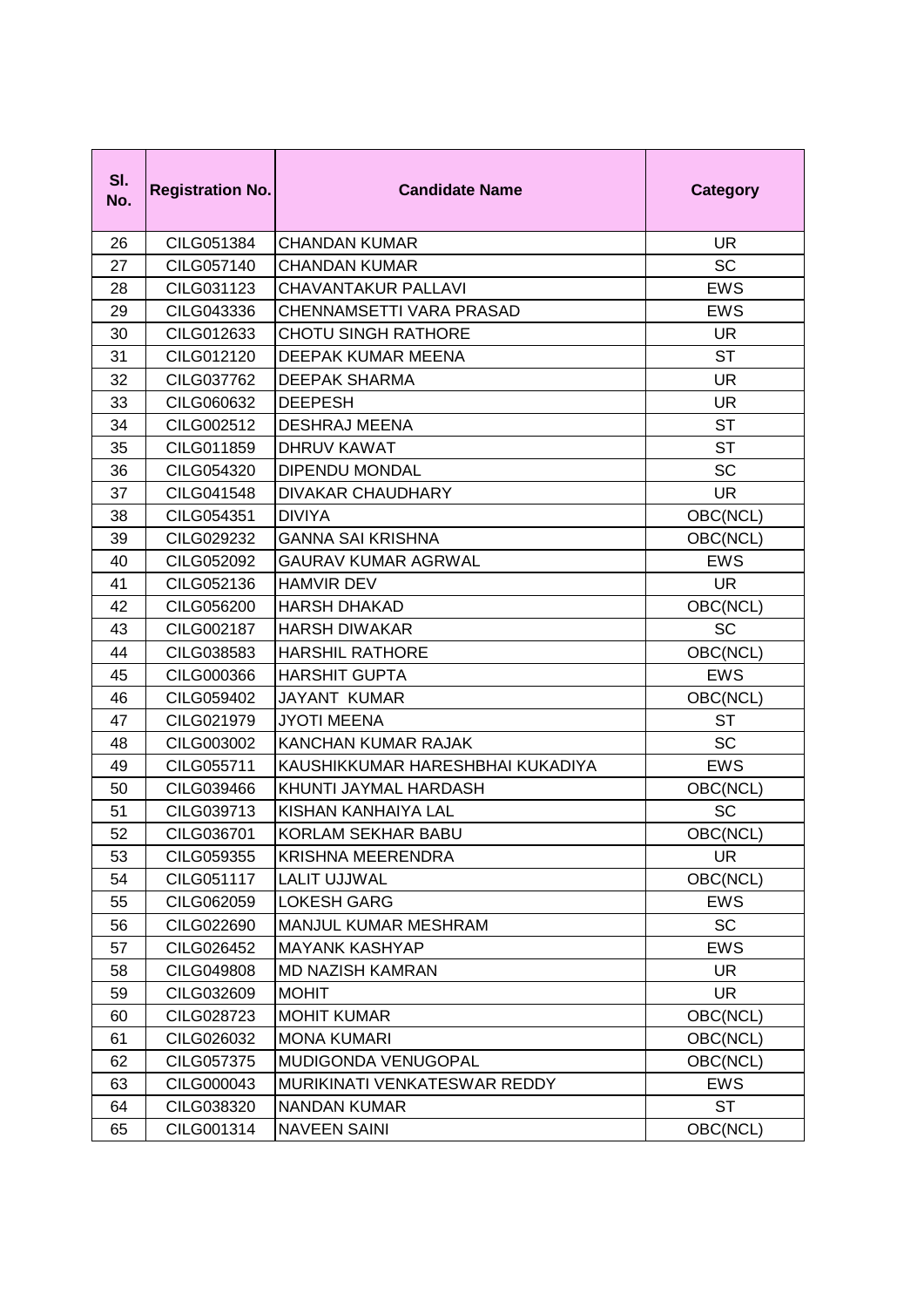| SI.<br>No. | <b>Registration No.</b> | <b>Candidate Name</b>              | Category        |
|------------|-------------------------|------------------------------------|-----------------|
| 66         | CILG055819              | <b>NEERAJ KUMAR</b>                | OBC(NCL)        |
| 67         | CILG020739              | <b>NIKHIL SAINI</b>                | OBC(NCL)        |
| 68         | CILG011887              | <b>NILESH KUMAR</b>                | <b>SC</b>       |
| 69         | CILG037599              | <b>NILESH KUMAR TIWARI</b>         | UR.             |
| 70         | <b>CILG019875</b>       | <b>NIMESH NAHAR</b>                | OBC(NCL)        |
| 71         | CILG036014              | <b>NIRANJAN KUMAR</b>              | SC              |
| 72         | CILG018994              | <b>OM PRAKASH</b>                  | <b>SC</b>       |
| 73         | CILG029668              | PENDEM VEERA VENKATA SATYANARAYANA | OBC(NCL)        |
| 74         | CILG014757              | PRASOON RANJAN                     | <b>UR</b>       |
| 75         | CILG055097              | R G V RAVI TEJA ADUSUMILLI         | <b>EWS</b>      |
| 76         | CILG038792              | <b>RAHUL</b>                       | <b>UR</b>       |
| 77         | CILG023110              | <b>RAJ AARYAN</b>                  | <b>SC</b>       |
| 78         | CILG060048              | <b>RAJU KUMAR</b>                  | OBC(NCL)/PwD-HH |
| 79         | CILG048692              | RAMNIWAS PRAJAPAT                  | OBC(NCL)        |
| 80         | CILG058592              | <b>RAMVILAS</b>                    | OBC(NCL)        |
| 81         | CILG051029              | <b>RANJAN KUMAR</b>                | SC/PwD-OH       |
| 82         | CILG056503              | RAPAKA NILESH KUMAR                | OBC(NCL)        |
| 83         | CILG020362              | RAVI RANJAN PRABHAKAR              | OBC(NCL)        |
| 84         | CILG059602              | <b>RISHABH CHAUHAN</b>             | <b>UR</b>       |
| 85         | CILG008127              | RISHIKESH BHARDWAJ                 | <b>UR</b>       |
| 86         | CILG050454              | <b>ROSHAN KUMAR</b>                | <b>SC</b>       |
| 87         | CILG057184              | <b>ROSHAN SINGHI</b>               | <b>UR</b>       |
| 88         | CILG018294              | <b>SACHIN SAHARAN</b>              | <b>UR</b>       |
| 89         | CILG018574              | <b>SAGAR</b>                       | <b>SC</b>       |
| 90         | CILG044721              | <b>SANDEEP KHOKAR</b>              | <b>ST</b>       |
| 91         | CILG002190              | SAPOVADIYA DEEP CHANDRAKANTBHAI    | <b>EWS</b>      |
| 92         | CILG058120              | SARVAIYA VANRAJ DINESHBHAI         | OBC(NCL)        |
| 93         | CILG044489              | SAURABH JAISWAL                    | OBC(NCL)        |
| 94         | CILG014278              | <b>SAURAV KUMAR</b>                | <b>EWS</b>      |
| 95         | CILG031831              | <b>SHAIK NAUSHEEN</b>              | <b>UR</b>       |
| 96         | CILG017805              | <b>SHASHANK KUMAR</b>              | SC              |
| 97         | CILG019388              | <b>SHASHANK VERMA</b>              | <b>SC</b>       |
| 98         | CILG051535              | <b>SHIVAM TIWARI</b>               | <b>EWS</b>      |
| 99         | CILG033071              | <b>SHIVANG MISHRA</b>              | <b>EWS</b>      |
| 100        | CILG030079              | SHRI PRAKASH YADAV                 | OBC(NCL)        |
| 101        | CILG006908              | <b>SHUBHAM DATTA</b>               | <b>EWS</b>      |
| 102        | CILG002910              | SIRISETTI MAHESH                   | OBC(NCL)        |
| 103        | CILG009310              | SONU KUMAR NAPIT                   | OBC(NCL)        |
| 104        | CILG014739              | SOURABH SINDHU                     | <b>UR</b>       |
| 105        | CILG054837              | <b>SUMIT KOUSHAL</b>               | <b>EWS</b>      |